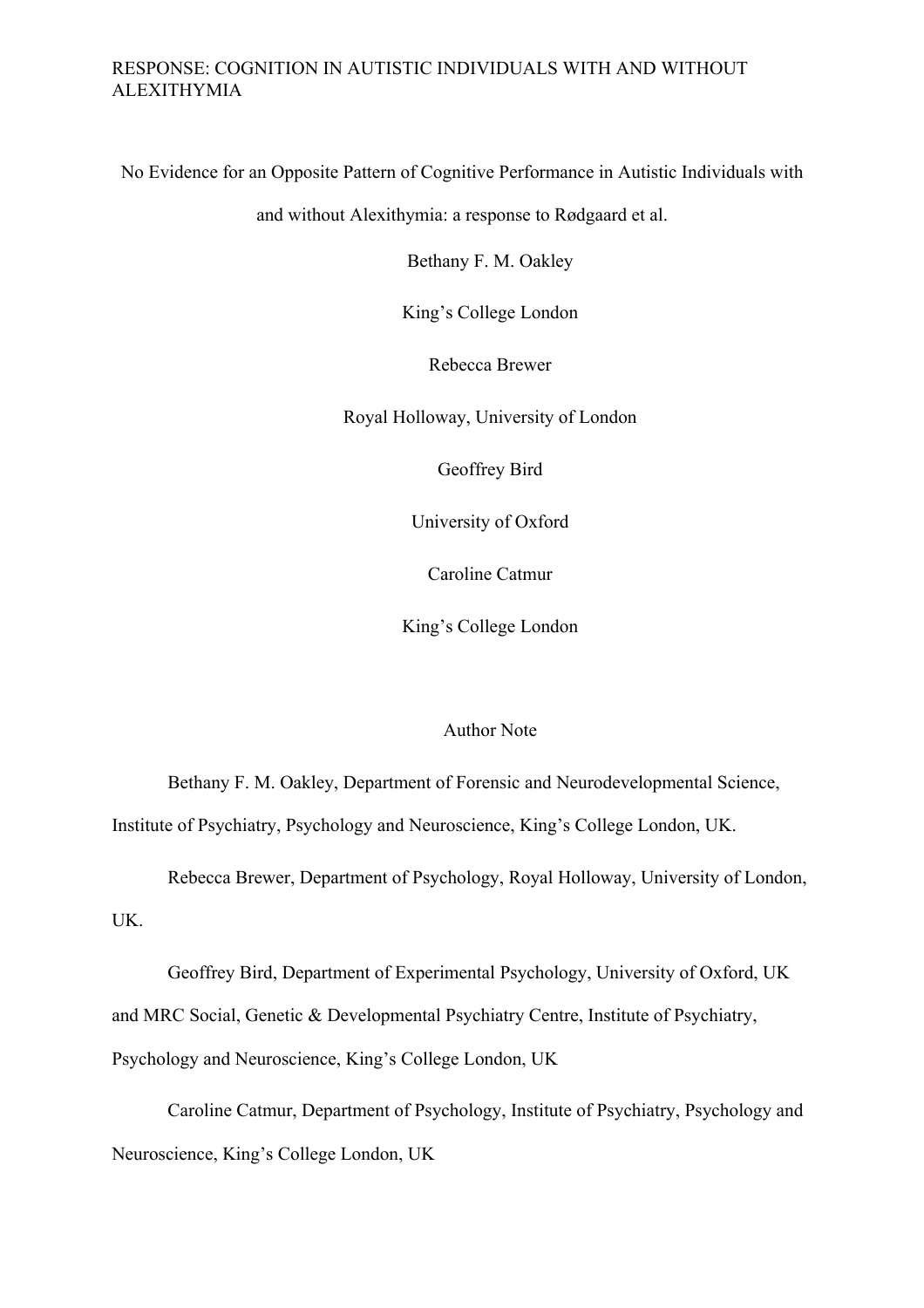Correspondence concerning this article should be addressed to Caroline Catmur,

Department of Psychology, King's College London, London SE1 1UL, UK,

caroline.catmur@kcl.ac.uk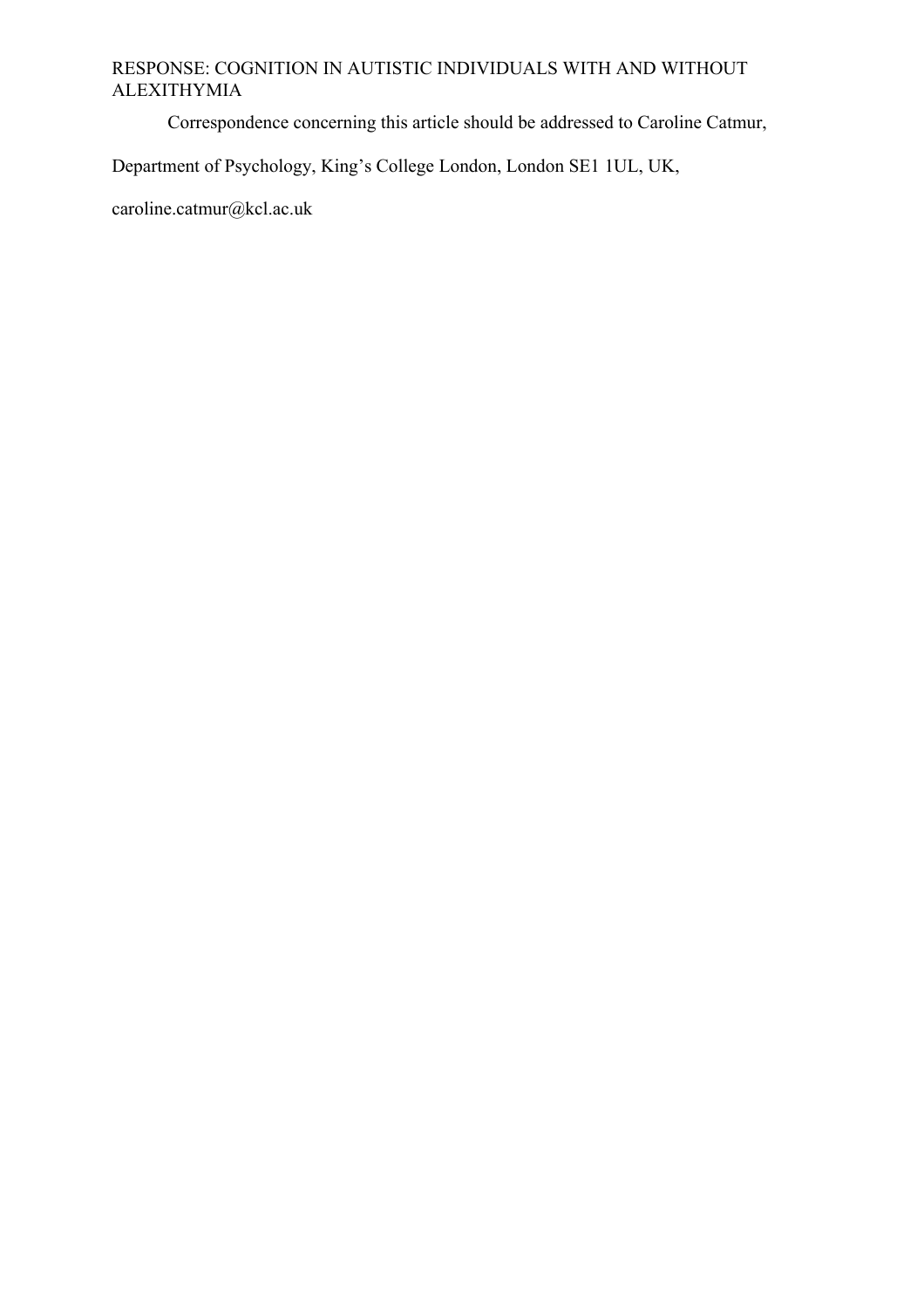#### Abstract

Rødgaard and colleagues confirmed our finding of a negative relationship between performance on the Reading the Mind in the Eyes Test and alexithymia, regardless of autism diagnosis. In their analysis of our cognitive Theory of Mind data, however, they did not control for autistic traits, which covary with alexithymia. Here we demonstrate that when autistic traits are controlled for, there is no significant association between alexithymia and cognitive theory of mind performance in participants with autism.

*Keywords:* autism spectrum disorder, alexithymia, emotion recognition, social cognition, theory of mind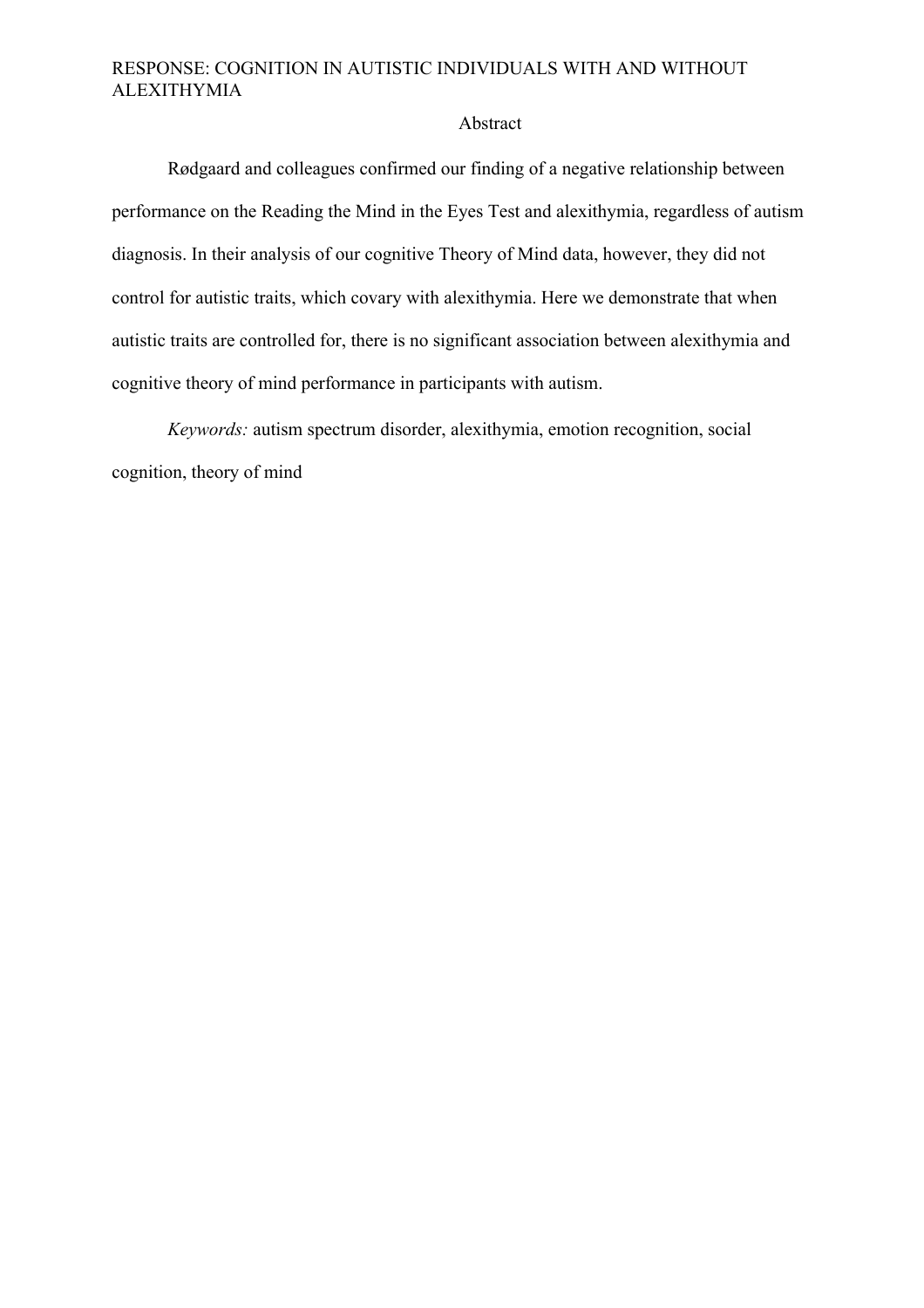## General Scientific Summary

We analyse the performance of individuals with autism on a cognitive theory of mind task. A previous commentary article suggested that these individuals' performance varies according to their level of alexithymia. Here we show that it is important to control for levels of autism traits in such analyses, and that when this is done, there is no association between alexithymia and cognitive theory of mind performance in participants with autism.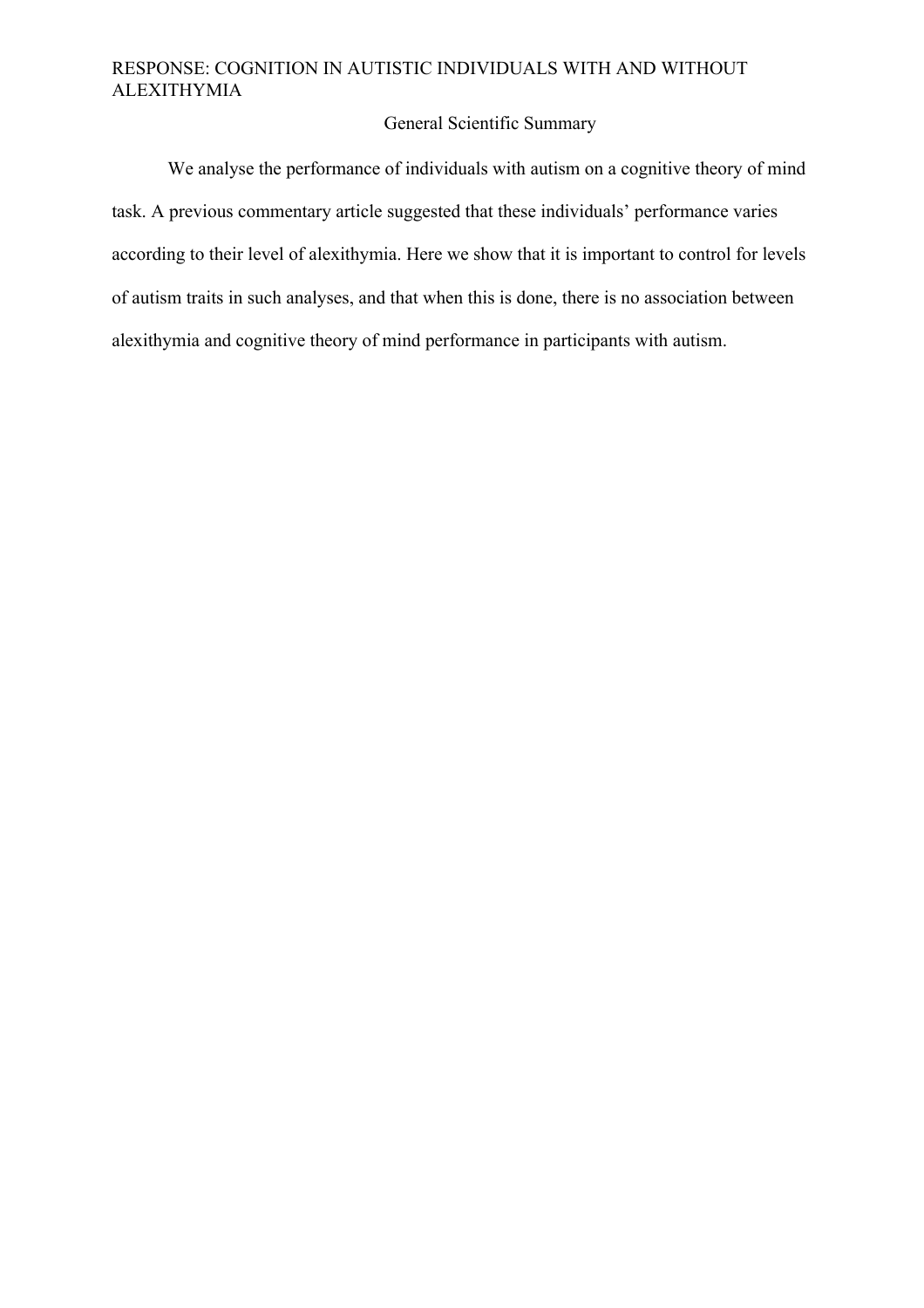No Evidence for an Opposite Pattern of Cognitive Performance in Autistic Individuals with

and without Alexithymia: a response to Rødgaard et al.

The primary aim of our original paper (Oakley, Brewer, Bird & Catmur, 2016) was to determine whether the Reading the Mind in the Eyes Test (RMET; Baron-Cohen, Wheelwright, Hill, Raste & Plumb, 2001) is a valid measure of theory of mind (ToM), or whether performance on the task instead relies on emotion recognition ability. We predicted that, if the RMET indexes ToM, then autistic traits should predict task performance. However, if the RMET indexes emotion recognition, then alexithymia, and not autistic traits, should predict performance. We are pleased to note that Rødgaard, Jensen and Mottron (2019) confirmed a significant negative relationship between RMET performance and alexithymia, regardless of autism diagnosis, validating our original findings.

In addition to the RMET, our original paper reported analyses for another ToM task the Movie for the Assessment of Social Cognition (MASC; Dziobek et al., 2006). We included this control task since, unlike the RMET, it does not rely exclusively on facial emotion recognition. In their commentary, Rødgaard et al. (2019) argue that their finding of an association between performance on cognitive items from the MASC and alexithymia is contrary to our original results and modifies the interpretation of our data. However, no reference has been made to the results from our hierarchical regression models, reported in Supplementary Table 2 of Oakley et al. (2016). Here, we showed that dimensional (i.e. not reliant on an autism diagnosis) autistic traits were significantly and negatively related to MASC-Cognitive performance, after controlling for alexithymia and gender. In this model, alexithymia was not significantly related to MASC-Cognitive performance, however gender was. Rødgaard et al. do not seem to have accounted for dimensional autistic traits nor gender in their analyses. Controlling for such factors is essential if one wishes to conclude that alexithymia, specifically, is associated with Cognitive ToM. Although the autism and control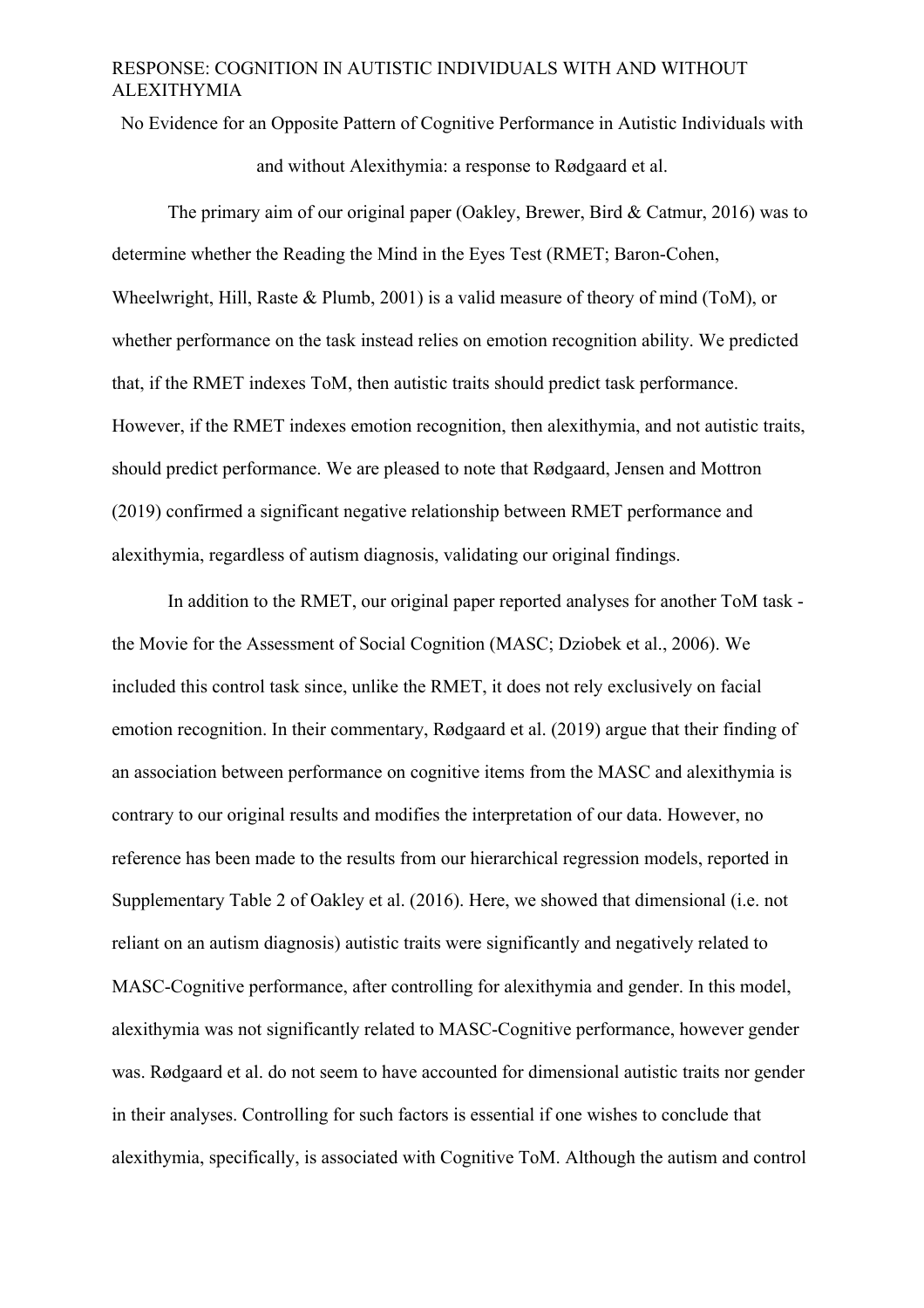groups were matched according to alexithymia traits, the association between autistic and alexithymia traits (Hill, Berthoz  $&$  Frith, 2004) makes it essential to control for one when investigating the effect of the other. The analyses in the commentary are therefore insufficiently comparable to argue that they are contrary to our original results. Indeed, within the autism group, the data do not indicate a significant association between alexithymia and MASC-Cognitive performance, after controlling for gender and autistic traits  $(\beta = .45, p = .10)$ , contrary to the authors' suggestion.

In addition, the commentary states that 'autistic individuals with and without alexithymia seem to present with distinct profiles of difficulties in ToM abilities.' While an interesting line of enquiry, we believe that this is an overstatement of the interpretations that can be drawn from the reported analyses. This is because the analyses reported in the commentary do not assess autism subgroups with and without alexithymia. Rather, they report the continuous correlation between MASC-Cognitive performance and alexithymia within autism and control groups, respectively. When the analysis above (i.e. controlling for gender and autistic traits) is repeated using alexithymia severity subgroup as a predictor, alexithymia subgroup membership does not predict MASC-Cognitive performance (*β*=.47, *p*=.09).